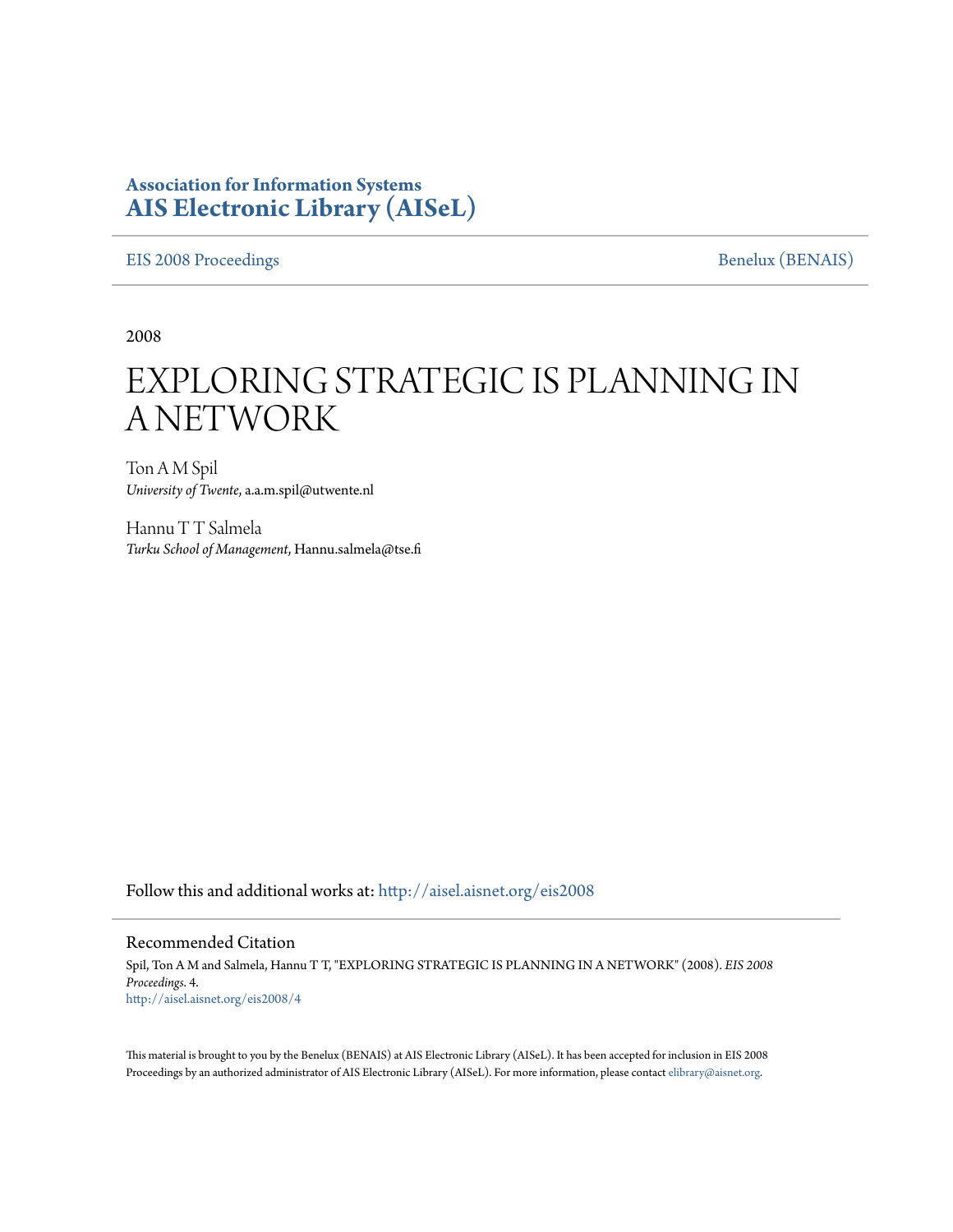# EXPLORING STRATEGIC IS PLANNING IN A NETWORK

Ton AM Spil

University of Twente

a.a.m.spil@utwente.nl

Hannu TT Salmela

Turku School of Management

Hannu.salmela@tse.fi

#### *Abstract*

*For three decades of research and practice, Strategic Information Systems Planning and Business Network Strategy Planning live apart together. The view of evaluating SISP effectiveness has matured and the evaluation models are validated and well studied. Networks have been increasing and every*  large organization is involved in several alliances. But still an important change has been left *unattended, that is the introduction of information strategy in networks. Still, many organizations continue to use planning as a way to support their decision-making internally without co-operating with their business partners.* 

*The evaluation studies of SISP are mainly quantitative and qualitative studies are rare. This study used the internal dimensions and criteria as basis for conducting a qualitative evaluation of SISP in two case studies in professional organizations, one single organization case and one inter organizational case. The results of the first case confirm that the validated criteria provide a good basis for overall evaluation of SISP internally. In addition to the internal theory based evaluation, also an inter-organizational exploration was done to explore the differences and the new evaluation criteria needed. The result is a conceptual interview framework to be tested in practice.* 

#### **An earlier full version of this paper was accepted and presented at ECIS 2007 in Sankt Gallen, Switzerland.**

*Keywords: Inter organizational, SISP, Evaluation, IT governance* 

### **COMPRESSED RESULTS**

There is little empirical evidence that describe inter-organizational SISP processes. In this section we describe the processes of fifteen healthcare partners and four knowledge institutes to create a new information strategy for the whole region over a period of six years. This case is derived from a careful document analysis and longitudinal observations of one of the authors. The objective is to get a better view on IOSISP and to derive a research model for further empirical study both in Finland and the Netherlands. Table 3 summarises the variables observed in the case observations

#### IOSISP effectiveness

The IOSISP effectiveness in the inter organizational exploration was more influenced by the cooperation dimension and therefore it does not seem good to leave this dimension out as was proposed by Lin (2006) A measurement is needed to determine the level of co-operation. Within the process dimensions two agreement dimensions (financial and contractual) are introduced that might be turned into one IO agreements. Furthermore we can argue that IO agreements could be part of the IO cooperation effectiveness dimension. Although analysis was mainly done within the partner organizations, a next generation scenario for the whole network suggests a certain amount of analysis for the whole network. It might be the least important dimension for IOSISP effectiveness but still visible in practice.